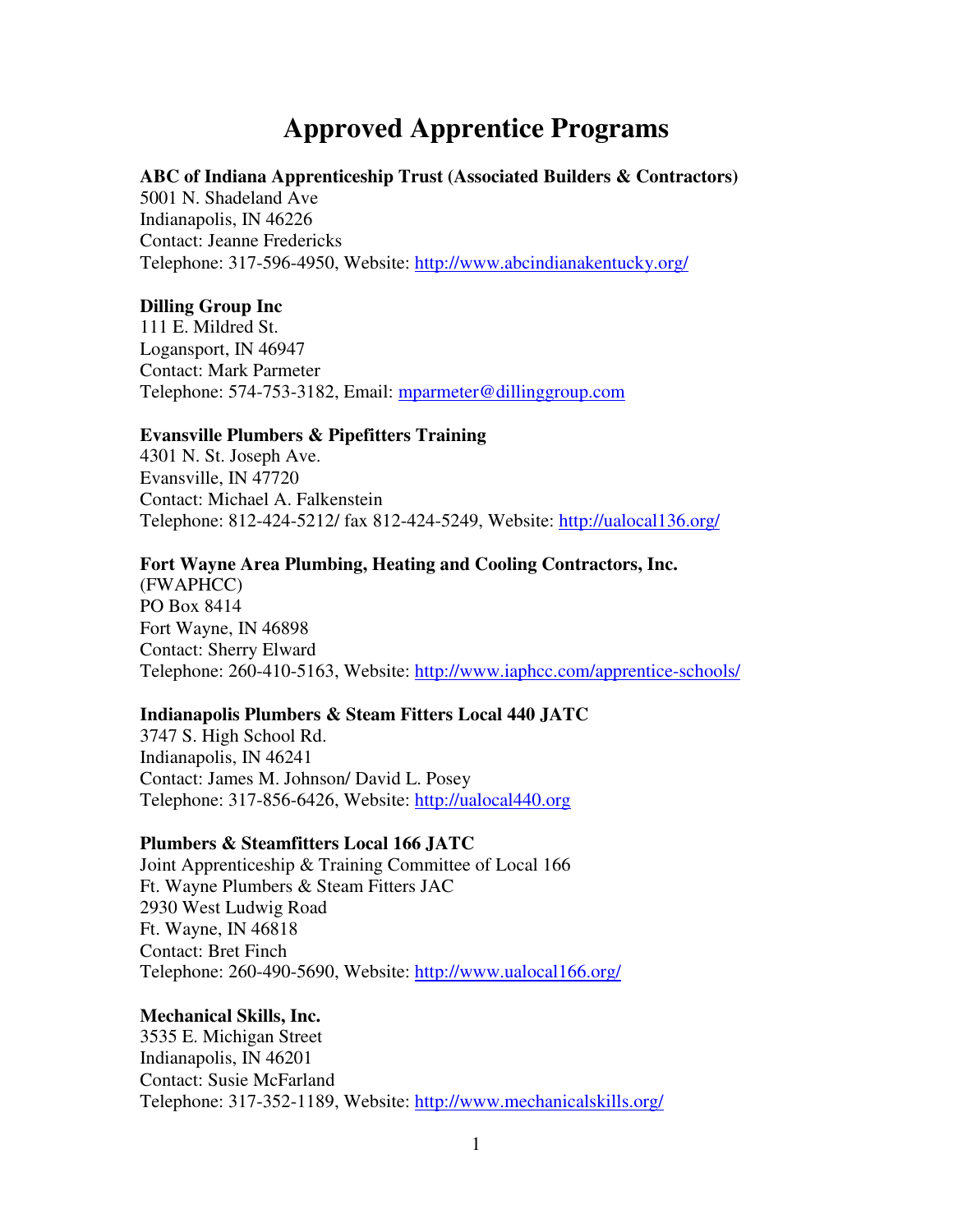## **NWIPHCC Apprenticeship School Inc.**

9476 Calumet Munster, IN 46321 Contact: Clint Mann/Kimberly Blessing Telephone: 219-712-9447, Website: http://www.iaphcc.com/apprentice-schools/

# **North Central Indiana Association of Plumbing-Heating-Cooling**

304 N. Walnut St./ PO Box 474 Plymouth, IN 46563 Contact: Nicky Shively Telephone: 574-941-4473, Website: http://www.phcc-ncia.com/

## **PATS (Plumbing Apprentice Training School)**

1137 167<sup>th</sup> Street Hammond, IN 46324 Contact: Kevin H. Gora Telephone: 219-937-2878

# **Plumbers & Steamfitters Local 210**

2901 E. 83rd Place Merrillville, IN 46411-1931 Contact: Lee Culver Telephone: 219-942-7224, Website: http://www.plu210.org/

# **Plumbers & Steamfitters Local 661 JAC**

4401 S. Eaton Ave. Muncie, IN 47302 Contact: Jack Neal, Jr. Telephone: 765-282-7344

### **Southeastern PHCC**

PO Box 158 129 W Main Street Milltown, IN 47145 Contact: Anthony Phillips Telephone: 812-633-4252, Website: http://www.iaphcc.com/apprentice-schools/

# **South Bend & Vicinity Plumbers & Pipefitters JATC**

4172 Ralph Jones Court South Bend, IN 46628-9793 Contact: William J. Rodgers Telephone: 547-273-0500, Website: http://www.ua172.org/ua172\_apprenticeship.html